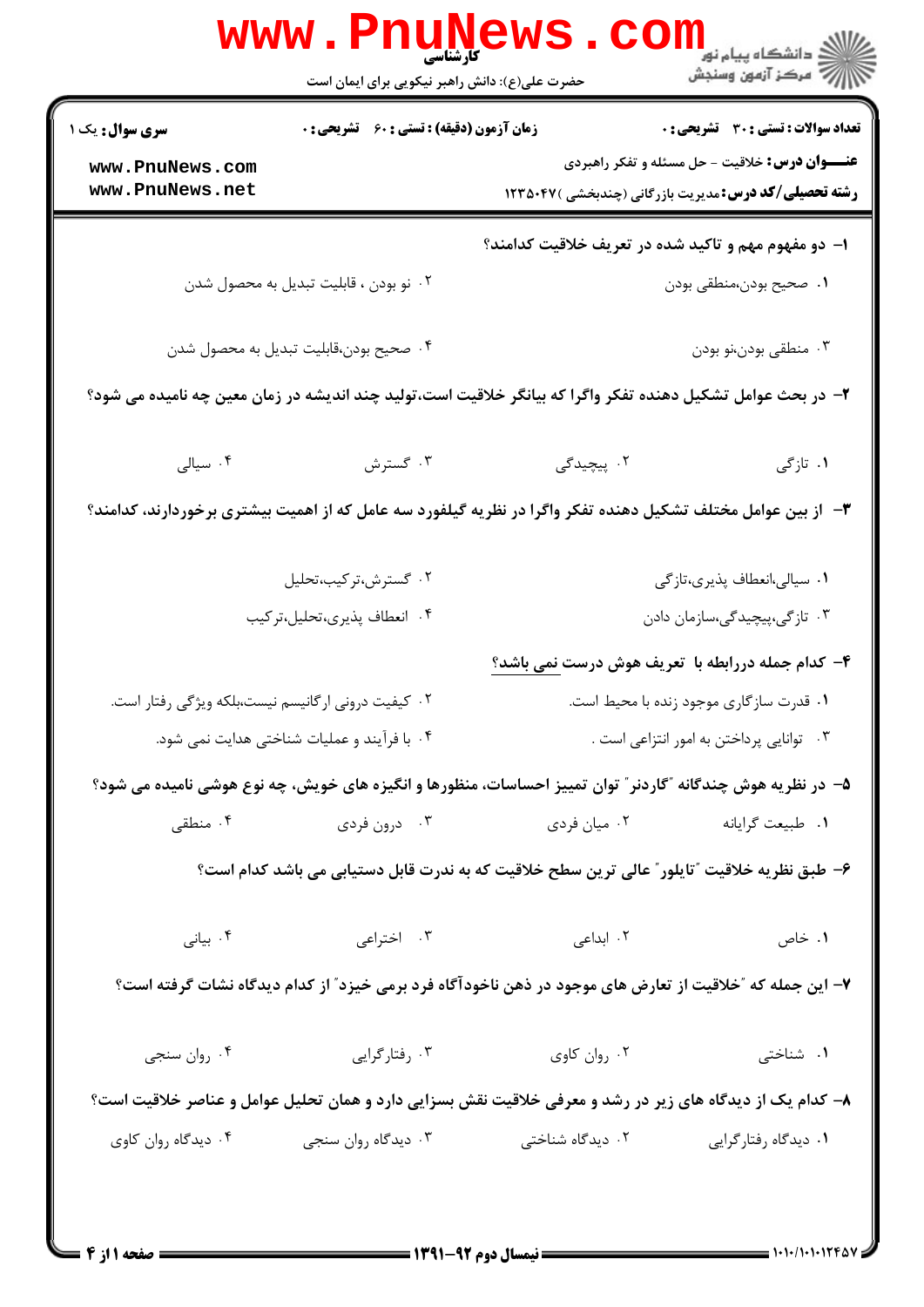| <b>زمان آزمون (دقیقه) : تستی : 60 ٪ تشریحی : 0</b><br><b>سری سوال : ۱ یک</b> |                                                                                           |                                                           | <b>تعداد سوالات : تستی : 30 ٪ تشریحی : 0</b>                      |  |
|------------------------------------------------------------------------------|-------------------------------------------------------------------------------------------|-----------------------------------------------------------|-------------------------------------------------------------------|--|
| www.PnuNews.com                                                              |                                                                                           |                                                           | <b>عنـــوان درس:</b> خلاقیت - حل مسئله و تفکر راهبردی             |  |
| www.PnuNews.net                                                              |                                                                                           |                                                           | <b>رشته تحصیلی/کد درس:</b> مدیریت بازرگانی (چندبخشی )۱۲۳۵۰۴۷      |  |
|                                                                              |                                                                                           |                                                           | ۹- در بحث مولفه های شناختی خلاقیت، منظور از ابتکار چیست؟          |  |
|                                                                              | ۰۲ روان بودن ذهن                                                                          |                                                           | ۰۱ تفکر واگرا                                                     |  |
|                                                                              | ۰۴ فکر منحصر به فرد                                                                       |                                                           | ۰۳ تنوع پذیری و گوناگونی ذهن                                      |  |
|                                                                              |                                                                                           |                                                           | ۱۰– کدام یک از موارد از مولفه های شخصیتی خلاقیت به شمار می آید؟   |  |
| ۰۴ انگیزه                                                                    | ۰۳ اراده وابسته                                                                           | ۰۲ عاطفه                                                  | ٠١. اعتماد به نفس                                                 |  |
|                                                                              |                                                                                           |                                                           | 1۱– کدام یکگ از موارد زیر از راهبردهای پرورش خلاقیت محسوب می شود؟ |  |
| ۰۲ فراهم کردن محیط محرک خلاقیت                                               |                                                                                           | ۰۱ پرورش تفکر جدی و غیر بازی گونه                         |                                                                   |  |
|                                                                              | ۰۴ عدم بازی با مسائل و کاهش شوخ طبعی                                                      | ۰۳ اعمال کنترل بیش از حد                                  |                                                                   |  |
|                                                                              | ١٢- كدام بخش از آزمون خلاقيت "ژان لوئي سليه" بر پايه تداعي انديشه ها ساخته شده است ؟      |                                                           |                                                                   |  |
| ۰۴ تفسیر تصاویر                                                              | ۰۳ تکمیل تصاویر                                                                           | ۰۲ آزمون مداد کاغذی                                       | ۱.  خلاقیت کلامی                                                  |  |
|                                                                              |                                                                                           |                                                           | ۱۳- کدام یک از گزینه های زیر بیانگر مفهوم مسئله است؟              |  |
|                                                                              | ٠٢ قرار گرفتن در حالت تعارض                                                               | ٠١ تفاوت بين وضعيت موجود و مطلوب                          |                                                                   |  |
|                                                                              | ۰۴ فقدان قدرت تصميم گيري                                                                  | ۰۳ مواجه شدن با یاس و ناامیدی                             |                                                                   |  |
|                                                                              |                                                                                           |                                                           | ۱۴– از نظر "دیویی" اولین مرحله حل مسئله چیست؟                     |  |
| ۰۴ ارائه فرضيه                                                               | ۰۳ ارائه فرضيه                                                                            | ۰۲ ارائه مسئله                                            | ۰۱ تعریف مسئله                                                    |  |
|                                                                              |                                                                                           |                                                           | ۱۵– کدام جمله در مورد" فرضیه" درست نیست؟                          |  |
|                                                                              |                                                                                           |                                                           | ۰۱ راه حل موقتی است که فرد به آن مسئله می دهد.                    |  |
|                                                                              |                                                                                           |                                                           | ۰۲ ارائه فرضیه صرفاً بر اساس حدس و گمان است                       |  |
|                                                                              |                                                                                           | ۰۳ ارائه حدسی است که مبتنی بر شواهد تجربی و دانش فردی است |                                                                   |  |
|                                                                              | ۰۴ هرچه تعداد فرضیه ها بیشتر باشد شانس فرد برای جواب رضایت بخش افزایش می یابد.            |                                                           |                                                                   |  |
|                                                                              | ۱۶– بیان مساله،حالت هدف و مسیرهای موجود بین آنها ، بیانگر کدام جنبه از یک مسئله ًمی باشد؟ |                                                           |                                                                   |  |
| ۰۴ فضای مساله                                                                | ۰۳ اقدامات                                                                                | ٠٢ وضعيت مطلوب                                            | ٠١. وضعيت نخستين                                                  |  |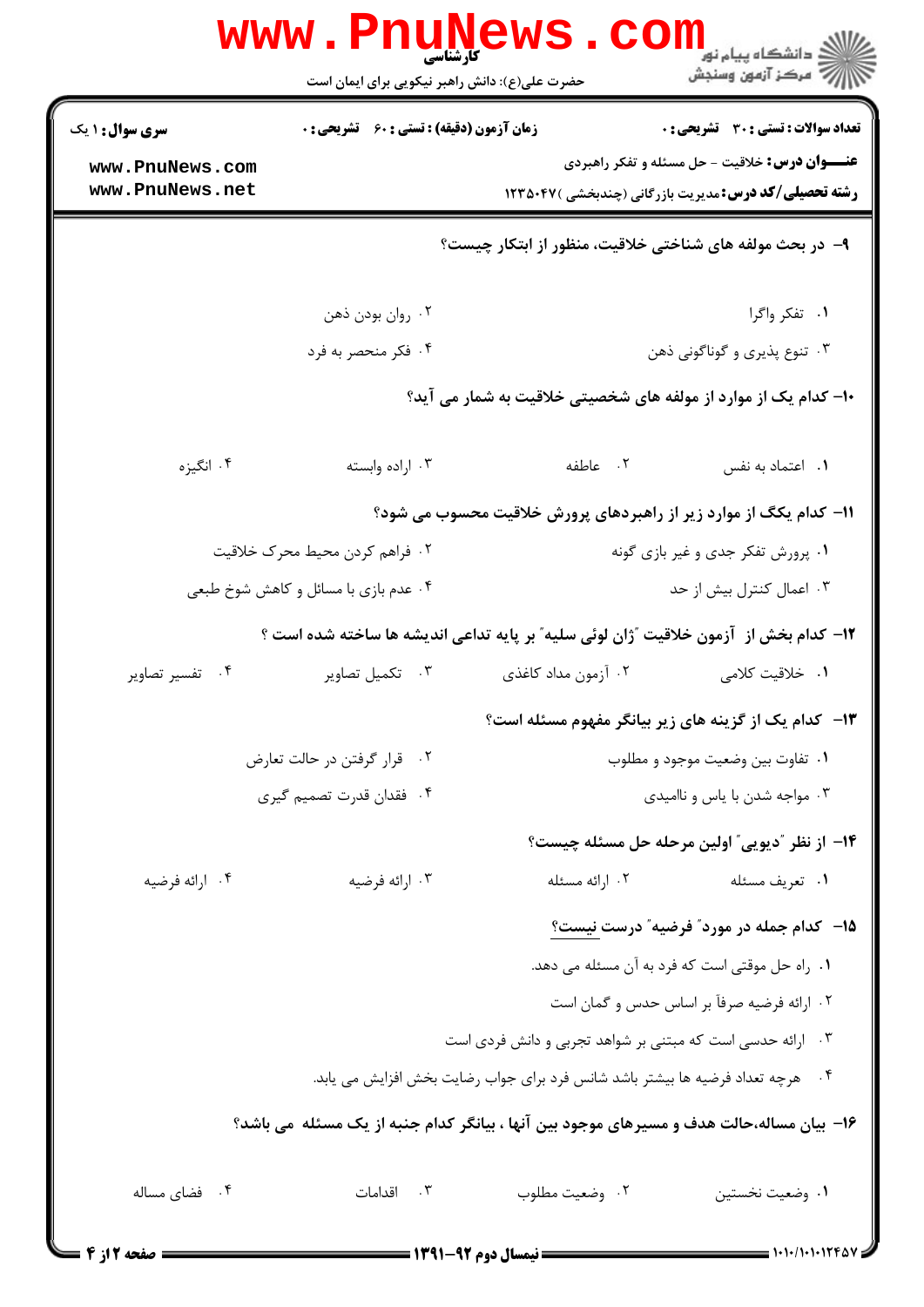| <b>زمان آزمون (دقیقه) : تستی : 60 ٪ تشریحی : 0</b><br>۱۷- کدام یک از روش های حل مسئلهزیر از روش های اکتشافی محسوب نمی شود؟<br>۰۱ انگیزش عبارت است از هر چیزی که به رفتار نیرو و جهت می دهد.<br>۰۳ در فرآیند حل مسئله هم فقدان انگیزه و هم وابستگی بیش از حد به عوامل انگیزشی بیرونی خطرساز است. | <b>تعداد سوالات : تستی : 30 ٪ تشریحی : 0</b><br><b>عنـــوان درس:</b> خلاقیت - حل مسئله و تفکر راهبردی<br><b>رشته تحصیلی/کد درس:</b> مدیریت بازرگانی (چندبخشی )۱۲۳۵۰۴۷<br>۰۱ پژوهش های تقریبی<br>18– در بحث "انگیزش" کدام جمله درست نمی باشد؟<br>۰۲ رفتاری که به انگیزه درونی وابسته باشد، بسیار پایدارتر است. | ۰۳ تصادفی                                                                                                                                                                                                                              |
|-------------------------------------------------------------------------------------------------------------------------------------------------------------------------------------------------------------------------------------------------------------------------------------------------|---------------------------------------------------------------------------------------------------------------------------------------------------------------------------------------------------------------------------------------------------------------------------------------------------------------|----------------------------------------------------------------------------------------------------------------------------------------------------------------------------------------------------------------------------------------|
|                                                                                                                                                                                                                                                                                                 |                                                                                                                                                                                                                                                                                                               |                                                                                                                                                                                                                                        |
|                                                                                                                                                                                                                                                                                                 |                                                                                                                                                                                                                                                                                                               |                                                                                                                                                                                                                                        |
|                                                                                                                                                                                                                                                                                                 |                                                                                                                                                                                                                                                                                                               |                                                                                                                                                                                                                                        |
|                                                                                                                                                                                                                                                                                                 |                                                                                                                                                                                                                                                                                                               |                                                                                                                                                                                                                                        |
|                                                                                                                                                                                                                                                                                                 |                                                                                                                                                                                                                                                                                                               |                                                                                                                                                                                                                                        |
|                                                                                                                                                                                                                                                                                                 |                                                                                                                                                                                                                                                                                                               |                                                                                                                                                                                                                                        |
|                                                                                                                                                                                                                                                                                                 |                                                                                                                                                                                                                                                                                                               |                                                                                                                                                                                                                                        |
|                                                                                                                                                                                                                                                                                                 |                                                                                                                                                                                                                                                                                                               |                                                                                                                                                                                                                                        |
|                                                                                                                                                                                                                                                                                                 |                                                                                                                                                                                                                                                                                                               |                                                                                                                                                                                                                                        |
| ۰۴ در تعلیم و تربیت جدید از بین عوامل پیش بینی کننده موفقیت هوش مهم تر از انگیزه است.                                                                                                                                                                                                           |                                                                                                                                                                                                                                                                                                               |                                                                                                                                                                                                                                        |
| ۱۹- وقتی فردی اصرار بورزد هر مسئله ای با شیوه های قبلی قابل حل است،در واقع با کدام مانع حل مسئله مواجه است؟                                                                                                                                                                                     |                                                                                                                                                                                                                                                                                                               |                                                                                                                                                                                                                                        |
| ۰۲ فقدان دانش                                                                                                                                                                                                                                                                                   | ۰۱ تثبیت شدن                                                                                                                                                                                                                                                                                                  |                                                                                                                                                                                                                                        |
| +۲- در چه صورت تمرین باعث افزایش مهارت حل مسئله می شود؟                                                                                                                                                                                                                                         |                                                                                                                                                                                                                                                                                                               |                                                                                                                                                                                                                                        |
| ۰۲ متنوع باشد                                                                                                                                                                                                                                                                                   |                                                                                                                                                                                                                                                                                                               | ۰۱ زیاد باشد                                                                                                                                                                                                                           |
| <b>۲۱</b> - در اصل و در ابتدا از واژه استراتژی ویژه کدام سازمان و قدرت استفاده شده است؟                                                                                                                                                                                                         |                                                                                                                                                                                                                                                                                                               |                                                                                                                                                                                                                                        |
| ۰۲ نظامی                                                                                                                                                                                                                                                                                        |                                                                                                                                                                                                                                                                                                               | ۰۱ اقتصادی                                                                                                                                                                                                                             |
| ۲۲- در ارتباط با بحث "تفکر استراتژیک" و "برنامه ریزی استراتژیک" کدام جمله درست است؟                                                                                                                                                                                                             |                                                                                                                                                                                                                                                                                                               |                                                                                                                                                                                                                                        |
|                                                                                                                                                                                                                                                                                                 |                                                                                                                                                                                                                                                                                                               |                                                                                                                                                                                                                                        |
| ٠١ تفكر استراتژيک مناسب به برنامه ريزي استراتژيک مناسب منجر مي شود.                                                                                                                                                                                                                             | ۰۲ برنامه ریزی استراتژیک بر ترکیب تاکید دارد.                                                                                                                                                                                                                                                                 |                                                                                                                                                                                                                                        |
|                                                                                                                                                                                                                                                                                                 |                                                                                                                                                                                                                                                                                                               |                                                                                                                                                                                                                                        |
|                                                                                                                                                                                                                                                                                                 |                                                                                                                                                                                                                                                                                                               |                                                                                                                                                                                                                                        |
|                                                                                                                                                                                                                                                                                                 |                                                                                                                                                                                                                                                                                                               |                                                                                                                                                                                                                                        |
|                                                                                                                                                                                                                                                                                                 |                                                                                                                                                                                                                                                                                                               |                                                                                                                                                                                                                                        |
|                                                                                                                                                                                                                                                                                                 |                                                                                                                                                                                                                                                                                                               | ۰۱ انطباق <i>ی</i>                                                                                                                                                                                                                     |
|                                                                                                                                                                                                                                                                                                 |                                                                                                                                                                                                                                                                                                               | ۰۳ تفکر استراتژیک بر تجزیه و تحلیل تمرکز دارد.<br>۰۴ یادگیری تک حلقه ای مشابه برنامه ریزی استراتژیک و یادگیری دو حلقه ای،مشابه تفکر استراتژیک است.<br>۲۳- در بحث یادگیری ((یادگیری در رابطه با یادگیری)) را کدام نوع یادگیری می نامند؟ |